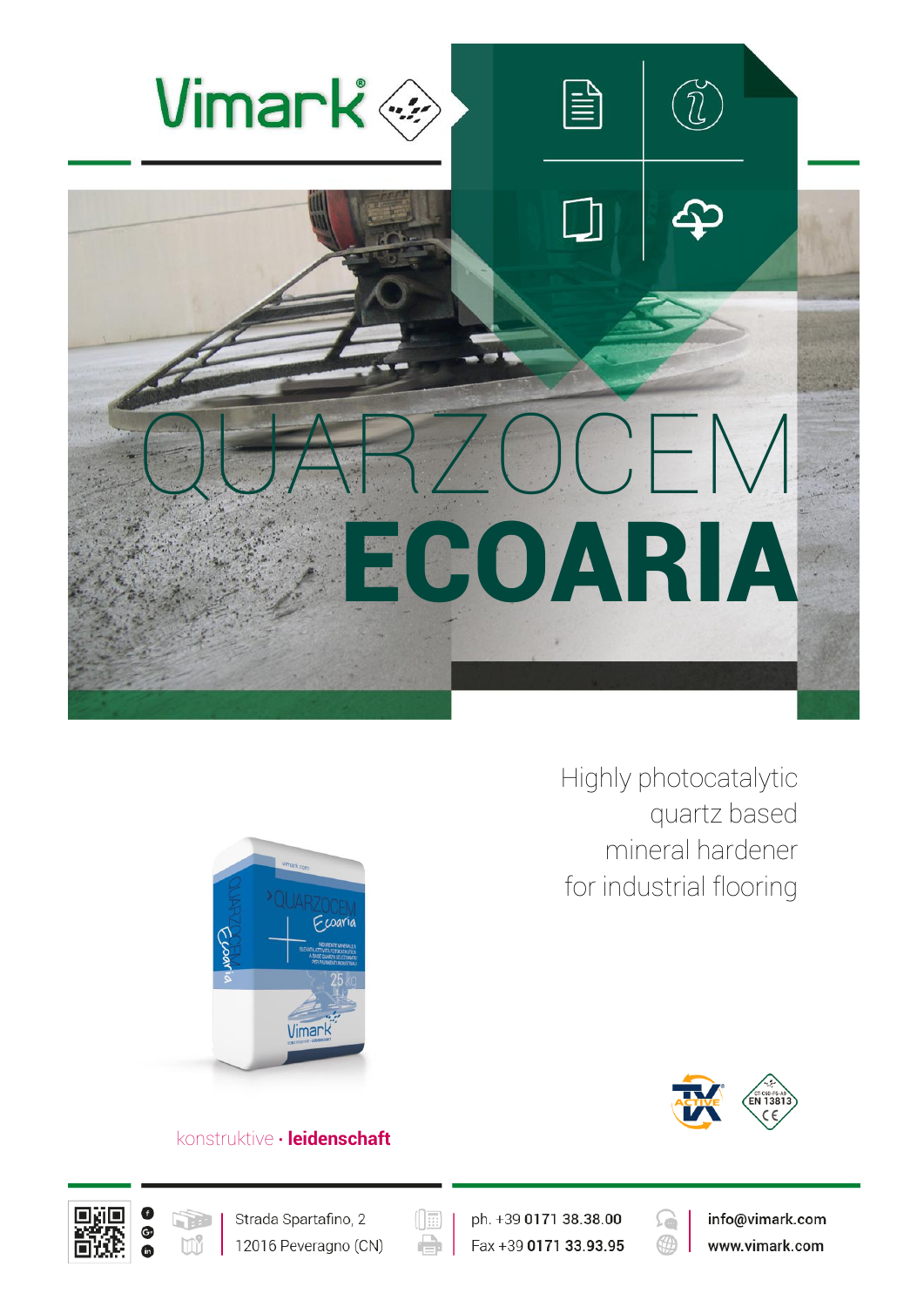



#### PRODUCT **DESCRIPTION**

QUARZOCEM ECOARIA is a highly photocatalytic quartz based mineral hardener designed for protection and surface finish of industrial floors. Suitable for its high mechanical strength and abrasion resistance for both internal and external industrial flooring subject to a medium / heavy and arduous traffic.

The product is applied by dry -shake method on freshly cast and level concrete, distributing the anhydrous product in one or more layers, manually or by mechanical means. Thanks to the active principle with photocatalytic properties, it helps to improve the quality of the air and to keep the surface of the construction clean. Photocatalysis is a natural phenomenon that modifies the speed of a chemical reaction through the action of light energy, leading to the formation of strongly oxidizing reagents that are able to decompose the organic and inorganic substances in the atmosphere.

Photocatalysis is thus an accelerator of the oxidation processes that already exists in nature, therefore allowing the pollutants in the environment to decompose more rapidly and preventing them from building up.

QUARZOCEM ECOARIA actively contributes towards reducing atmospheric pollution in cities and to keeping the surfaces of buildings clean over time by eliminating the fine dust, nitrogen oxides, carbon monoxide and sulphur issued by exhaust pipes of vehicles and heating systems. The photocatalytic action is active during rain, solar radiation or indoors with artificial light.

## COMPOSITION QUARZOCEM ECOARIA is a specially formulated, premixed powder product, consisting of special hydraulic binders with a photocatalytic action, pure national quartz selected in appropriate granulometric curve and inorganic pigments.

## APPLICATION DRY SHAKE METHOD

Apply QUARZOCEM ECOARIA to freshly laid concrete using the dry shake method in one or two stages; it can be applied either manually or mechanically before the concrete starts to set, normally after 4-12 hours depending on the weather conditions.

## MANUAL APPLICATION

For manual application, sprinkle the concrete surface with 1.5 to 2.5 kg/m<sup>2</sup>. When QUARZOCEM ECOARIA has absorbed all of the concrete moisture, smooth the surface using a power float but use hand trowels for the edges and corners. Apply a second coat sprinkling the surface with 1.5 to 2.5 kg/m<sup>2</sup> and finish the surface compacting and levelling the hardener coating. Repeat with the power float to finish the industrial flooring, in order to obtain a perfect smooth surface. The joints should be cut after 24 to 48 hours of applying flooring using a diamond blade cutter and must be properly sealed.

## MECHANICAL APPLICATION

For mechanical application, the dry shake product should be spread evenly in a single layer on the surface with 3 to 5 kg/m<sup>2</sup>. When QUARZOCEM ECOARIA has absorbed all of the concrete moisture, smooth the surface using a power float but use hand trowels for the edges and corners. Repeat with the power float to finish the industrial flooring, in order to obtain a perfect smooth surface. The joints should be cut after 24 to 48 hours of



ph. +39 0171 38.38.00 Fax +39 0171 33.93.95

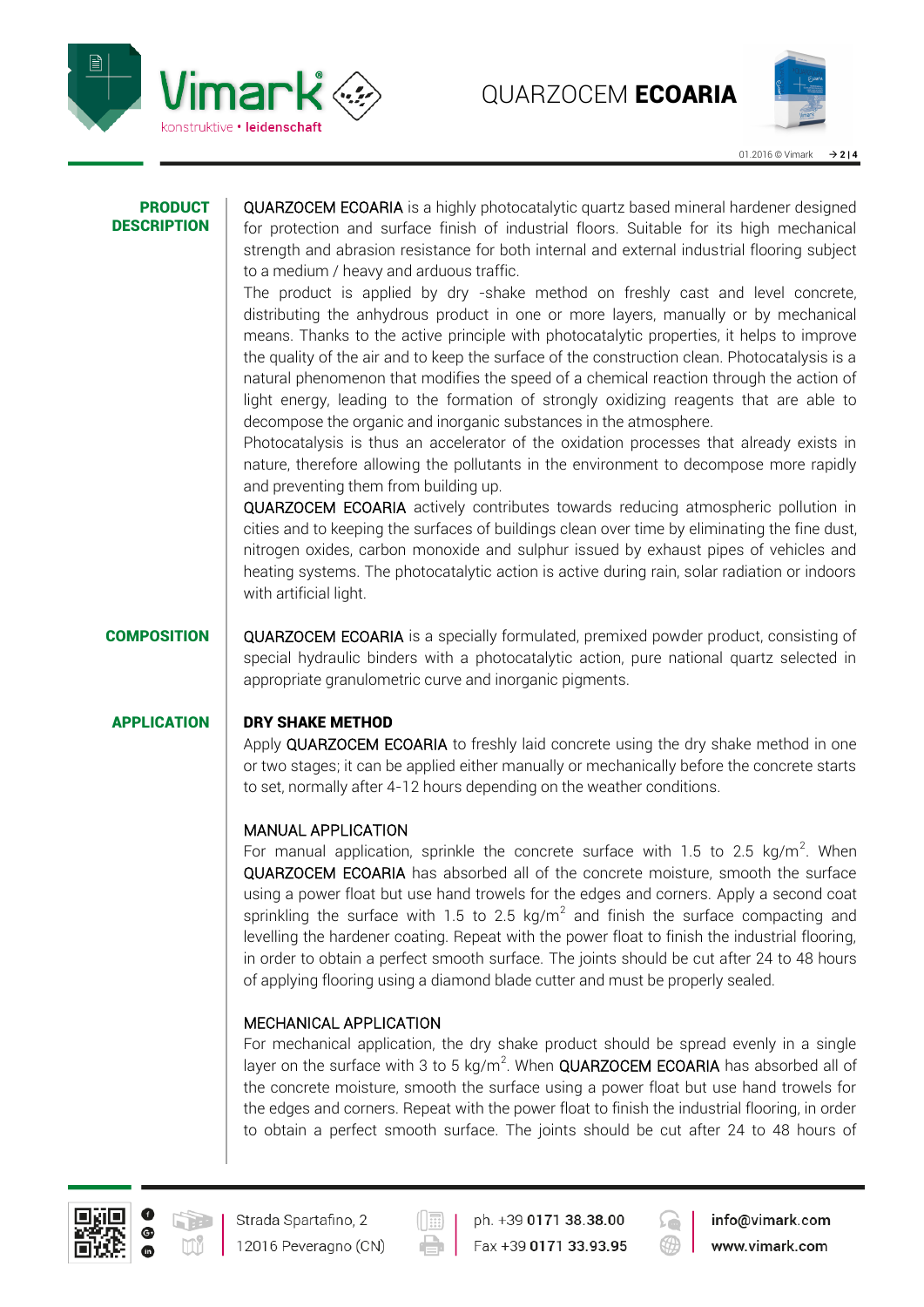

MIXING

AND APPLICATION



applying flooring using a diamond blade cutter and must be properly sealed.

## PASTE METHOD

QUARZOCEM ECOARIA is mixed with water manually or by continuous mixer and applied to freshly laid concrete in paste form before the concrete starts to set, normally after 4-12 hours depending on the weather conditions.

## MIXING AND APPLICATION

Mix the product with approx. 4.0-4.5 litres of clean water per 25 kg in a cement mixer. Pour the correct amount of water, and add the powder product. Mix QUARZOCEM ECOARIA for approx. 2'-3' minutes until smooth and free of lumps. Apply the product to fresh concrete with a maximum thickness of between 8 to 12 mm.

Complete industrial flooring by compacting and levelling after a few hours the mineral hardener with a power float but use hand trowels for the edges and corners. Repeat with the power float to finish the industrial flooring in order to obtain a perfect smooth surface.

The joints should be cut after 24 to 48 hours of applying flooring using a diamond blade cutter and must be properly sealed.

## ANTI SLIP RAMPS

Mix the product with approx. 4.0-4.5 litres of clean water per 25 kg in a cement mixer. Pour the correct amount of water, and add the powder product. Mix QUARZOCEM ECOARIA for approx. 2'-3' minutes until smooth and free of lumps.

Apply the product to fresh concrete with a maximum thickness of between 8 to 12 mm. After a few hours of applying product carry out manually with the help of an aluminum screed bar and appropriate trowel, a smooth finish border and within anti slip grooves alternating the diagonal. The fishbone pattern facilitates the flow of rainwater and increases the adhesion of vehicle tires to the industrial flooring.

INDICATIVE AMOUNTS REQUIRED Dry shake method: 3.0-5.0 kg per m<sup>2</sup>. Paste method:  $10.0$ -15.0 kg per m<sup>2</sup>.

**COLOUR** Grey.

**PACKAGING** 25 kg bags on disposable 1575 kg pallet (63 bags) protected by waterproof plastic wrap.

**STORAGE**  $\vert$  6 months in original intact packaging and stored in a dry place.

**RECOMMENDATIONS** Do not apply on aged concrete or after the initial setting time. Do not apply at temperatures below +  $5^{\circ}$ C or above +  $35^{\circ}$ C. Do not apply to concrete that contains excessive amounts of bleed water; if necessary uniform the concrete surface by removing any puddles of water. Do not apply externally during rain or frost.

Do not apply externally with strong wind, direct sunlight or temperatures above + 35°C. During manual application use appropriate personal protection.



ph. +39 0171 38.38.00 Fax +39 0171 33.93.95